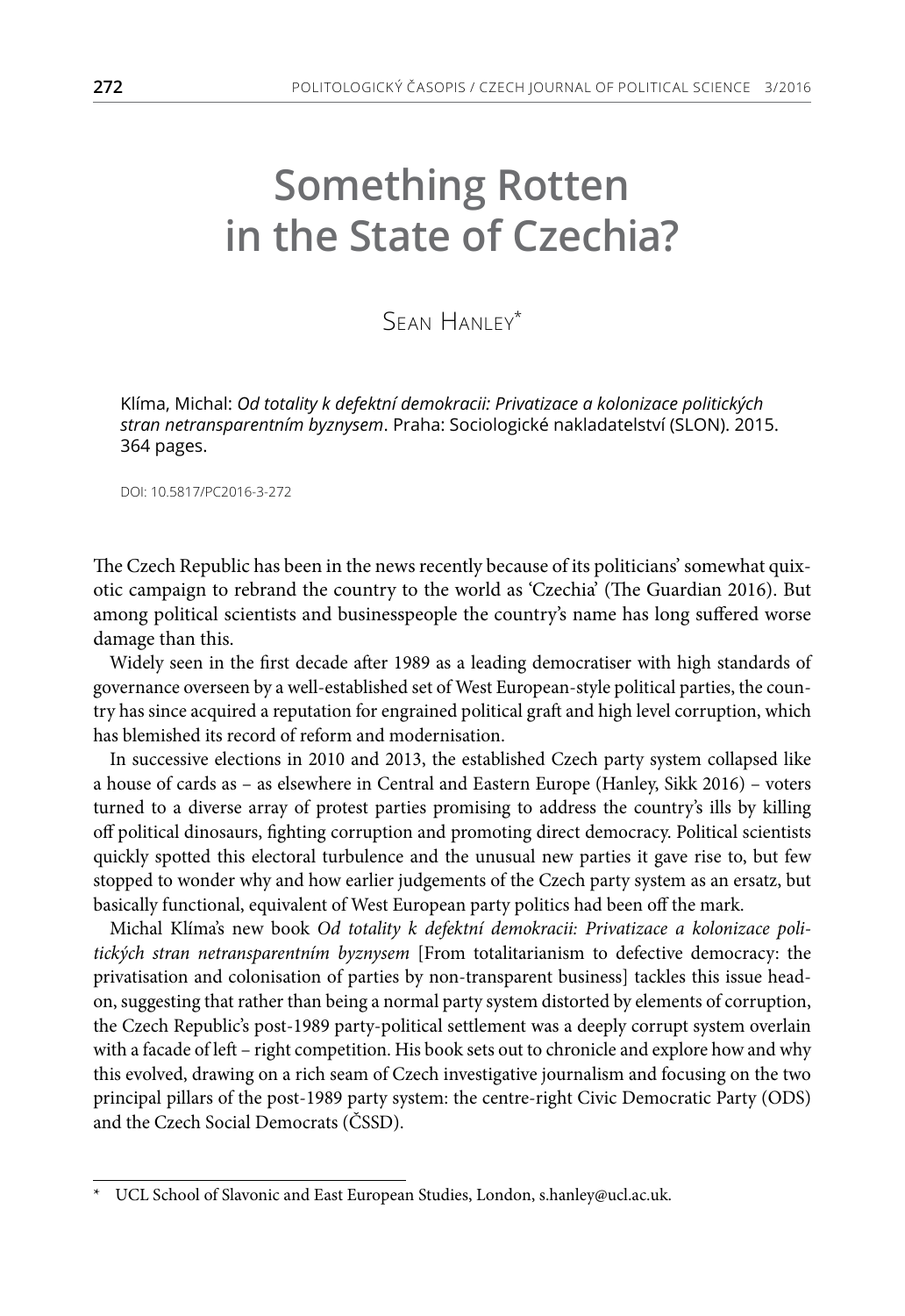### **Regional 'godfathers'**

By far the book's most impressive achievement is its careful reconstruction of the subversion and takeover of parties and party organisations at the regional level by 'godfathers' (kmotři). Far from providing an impetus for political and economic development, EU-mandated regionalisation and the oncoming stream of structural funds, managed by regional agencies and spent by regional authorities, triggered the takeover of party organisations by corrupt vested interests. Their usual modus operandi was the recruitment of fake or paid party members (in Czech political parlance so-called 'dead souls') which allowed the capture of first local, and then regional, party organisations and often opened up the way to national influence.

But the 'provincial godfathers' who brokered or bankrolled corrupt deals – typically owners of regional building, transport or security firms – were small fry compared to bigger national players who had made fortunes in the privatisations of the 1990s and their aftermath and exploited the opportunities offered by state-owned companies such as the electricity giant ČEZ. These bigger economic and political operators exercised influence on parties and politicians more directly at the national level through the corrupt 'lobbying' (lobbování) – the Czech word carries powerful overtones of sleaze – of politicians. This completed the second arm of a pincer movement on parties, hollowing them out and taking over from above as well as from below.

The upshot, Klíma concludes, is that the Czech Republic's much vaunted 'standard' model of party politics was – or quickly degenerated into – a Potemkin village where parties failed to fulfil their basic function of representing voters and formulating some vision of the public interest. They became instead tools of corrupt business groups.

Indeed, he suggests, this process went so far that these corrupted pseudo-parties were in reality a new form of 'anti-system' party, as threatening to liberal democracy in their own way as the ideologically extremist parties for whom this label is usually reserved. This was particularly the case given the ability of informal networks to use their control of parties and politicians to disable or capture law enforcement and monitoring institutions, such as the police, prosecutors and judiciary.

In sum, Klíma concludes that Czechia ended up with a 'clientelistic democracy' where 'although at first glance [there was] a democratically elected representative government, in reality the country was managed by an opaque grey zone of shady business and politics'. So fatally has the influence of corrupt business groups damaged the rule of law and negated democratic choice, he argues, that the country qualifies as what German political scientist Wolfgang Merkel (2004) termed a 'defective democracy', and more specifically, as a form of 'illiberal democracy'.

The most interesting question posed by Klíma, however, is whether such a hollow, captured and corrupt party-political mainstream is preparing the way for some form of full-blooded illiberalism or authoritarianism. There are some signs that it might. Few observers could have missed the brutal power-seeking logic of Czechia's first directly elected president, Miloš Zeman, when he attempted to bend the constitution by imposing a technocrat government over the heads of the country's political parties in 2013 (Hanley 2013). Zeman's plans were thwarted when parties managed to unite sufficiently to call early elections. But a surer footed or luckier politician than Zeman might have got away with an extended period of de facto presidential government.

 The billionaire populist (and current Finance minister) Andrej Babiš, whose ANO movement came from nowhere to become the country's second biggest party in 2103, is another plausible-looking candidate to put Czechia on the road to democratic backsliding. He has electoral momentum,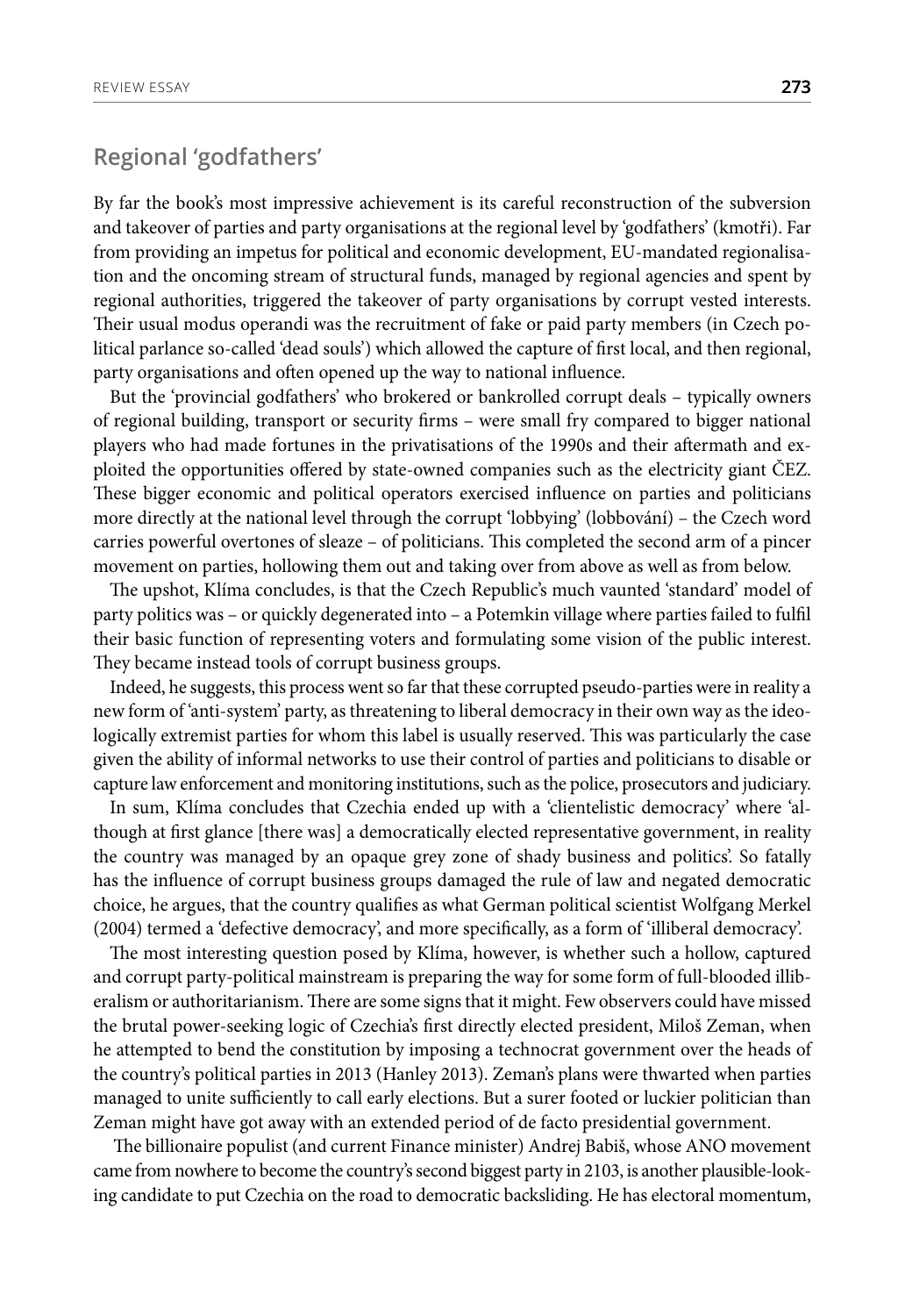and the unparalleled concentration of political, economic and media power in Mr Babiš's hands makes the labyrinthine informal networks of the 'regional godfathers' seem feeble by comparison.

#### **Dirty money and shady business**

*Od totality k defektní demokracii* is a fascinating, thought-provoking and ground-breaking study which would certainly merit publication in English. It is possibly the first full length academic work on Czech party politics to foreground the question of how informal structures affect formal party politics, rather than relegating it to incidental remarks.

However, its thorough analysis of the enmeshing of formal representative institutions and informal socio-economic power structures sometimes begs more questions than it answers. Two issues in particular stand out.

The first is the question of where the money corruptly raked off in bribes, kickbacks and inflated, rigged tenders goes. In many of the cases detailed it seems to go straight into the pockets of the politicians and businessmen themselves, financing luxurious lifestyles, implausible personal fortunes and hard-to-explain property empires. Much less clear is if and how political parties take their cut – in other words, whether corruption feeds an electoral and political arms race driven by the politicians' need to fight expensive election campaigns, or whether it is simply about wellplaced individuals and groups exploiting democratic politics for personal enrichment.

The second is the issue of who or what is pulling the strings and eating into party structures. The book refers throughout to the sphere of 'nontransparent' (netransparentní) business and businesspeople. However, in the end we learn little about the nature of these economic actors and how they fit into the wider political economy of the Czech Republic – beyond the fact that some have links to the criminal underworld or made earlier 'careers' in the late communist period as black market hard currency dealers (veksláci). Both these points underscore that politicalor economic sociology, rather than just political science, may be needed to understand some of the strange transformations Czech parties have undergone.

#### **Clientelism vs. klientelismus**

The book also offers a number of innovative comparative and theoretical ideas, often adapting the literature on models of democracy and party organisation to map the uncharted territory of informal power. But here the book is often less sure footed and less convincing than it might be. It is doubtful, for example, that developments in the Czech case really merit the elaboration of another new party type ('the clientelistic party model') in a field already overflowing with (often overlapping) models and typologies.

The idea that corrupted, hollowed-out parties can be seen as a new form of anti-system party is provocative, but ultimately seems to be an exercise in concept stretching: the problem seems more that hollow, corrupt parties have constituted the core of a flawed and dysfunctional democratic system rather than a threat to it. If corrupt vested interests and 'non-transparent' business are, as Klíma suggests at one point, parasitical on the democratic process, then like all good parasites they need to be careful not to kill their host.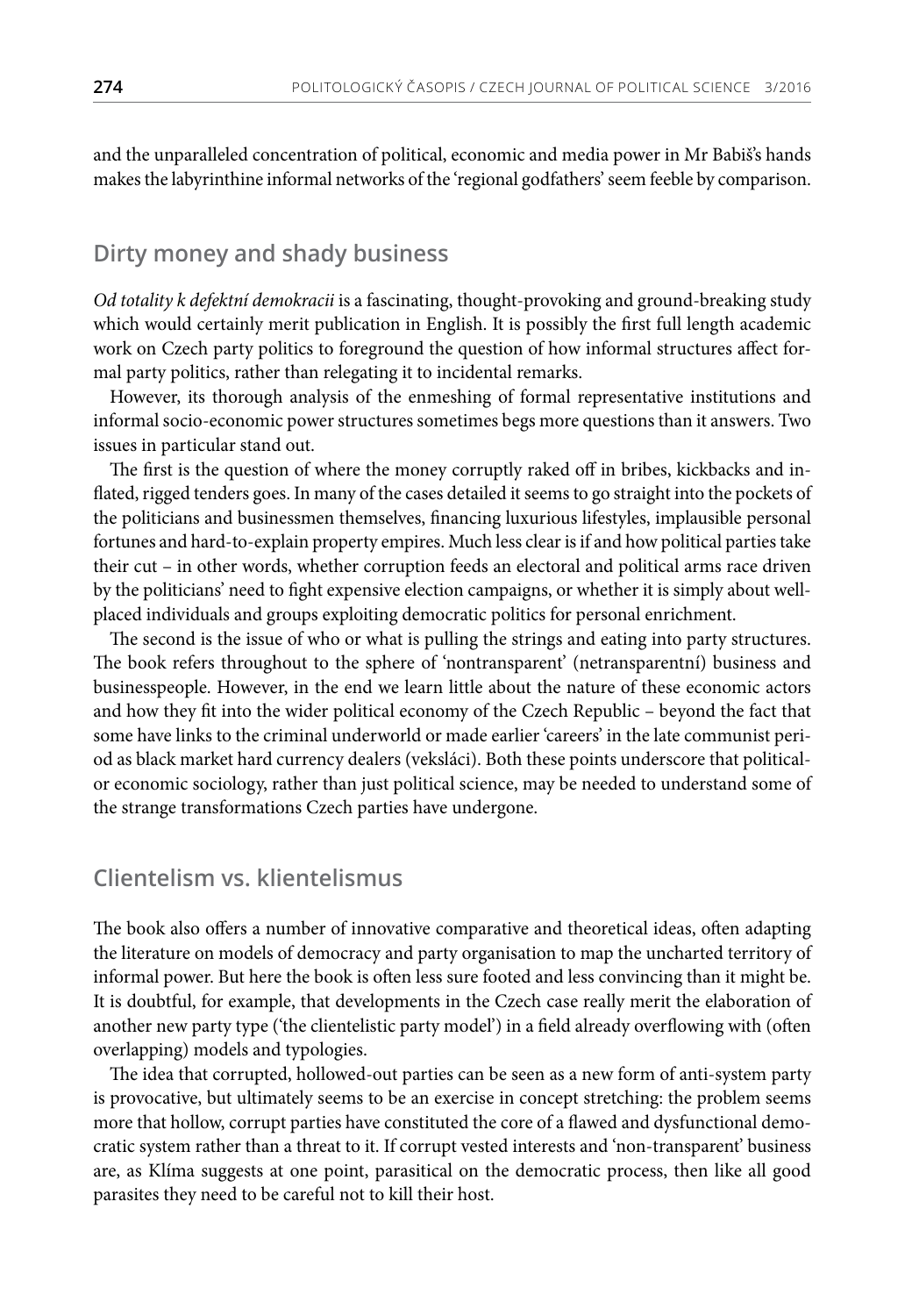Problematic too is that the book seemingly takes over the Czech journalistic notion of klientelismus as a loose umbrella term covering all manner of legal and illegal informal practices ranging from patronage and influence-peddling to forms of political corruption. In the political science literature however, 'clientelism' is usually understood more narrowly as politicians trading favours and 'selective benefits' with groups or individuals in exchange for electoral or political support, sometimes (historically) via extensive many-layered patron-client networks reaching down from elite level to the grassroots (Kitschelt, Wilkinson 2007).

While the trading of blocs of votes in the hollowed-out party organisations Klíma describes probably would qualify as clientelistic, much of the klientelismus reported seems in fact to be straightforward corrupt exchanges between businessmen and politicians. Moreover, as the book makes clear, most Czechs who cast votes do so on the basis of broad general assessments of what parties will do – viewed in terms of personal self-interest or some notion of the public good – and not in the expectation that they, their families or communities will get a direct pay-off in recompense in the form of jobs, spending or political favours.

Instead, Klíma suggests, corrupt politics has changed the party – voter relationship in a different way: the emergence of new anti-corruption parties in successive Czech elections, he argues, heralds a shift away from patterns of left-right voting to one where voters assess parties on the basis of their (perceived) corruption, competence and cleanness.

This is an intriguing and plausible idea, but one that perhaps runs ahead of available evidence. It is hard to rule out that the volatility of Czechia's 2010 and 2013 elections might simply be the prelude to a remaking of the party system along familiar lines with one time hard-to-place anti-establishment outsiders quickly slotting into familiar ideological roles – as has occurred in Poland and Slovakia.

## **Where did it all go wrong?**

When and why did the Czech experiment with building 'standard' West European-style parties go wrong? Klíma offers four basic explanations: 1) the weakness and lack of autonomy of political institutions given the baleful legacy of communism; 2) the weakness of civil society and the middle class as potential checks on political power; 3) the poor quality and lack of 'political culture' of the political class and 4) the tendency of the two main parties, the Civic Democrats (ODS) and Social Democrats (ČSSD) to collude, rather than compete, especially following the 1998–2002 'Opposition Agreement' pact they signed to allow a minority Social Democrat administration to take office, which also ushered in an era of ODS-ČSSD Grand Coalitions at the regional and city levels.

The first two points are textbook descriptions of post-communist politics and societies across Central and Eastern Europe. However, in the Czech context they pose the question of whether the country's democratic traditions and the legacies of bureaucratic autonomy handed down from the pre-communist era really counted that much. Was there in hindsight a certain inevitability about the implosion of the seemingly consolidated parties of 1990s?

Deficiency of elite 'political culture' is a concern frequently voiced by Czech writers. For outside observers it is a judgement that can seem pat and superficial. Anyone dipping into coverage of politics Australian (Wright 2015) or Irish style (Smyth 2014) will find yobbery and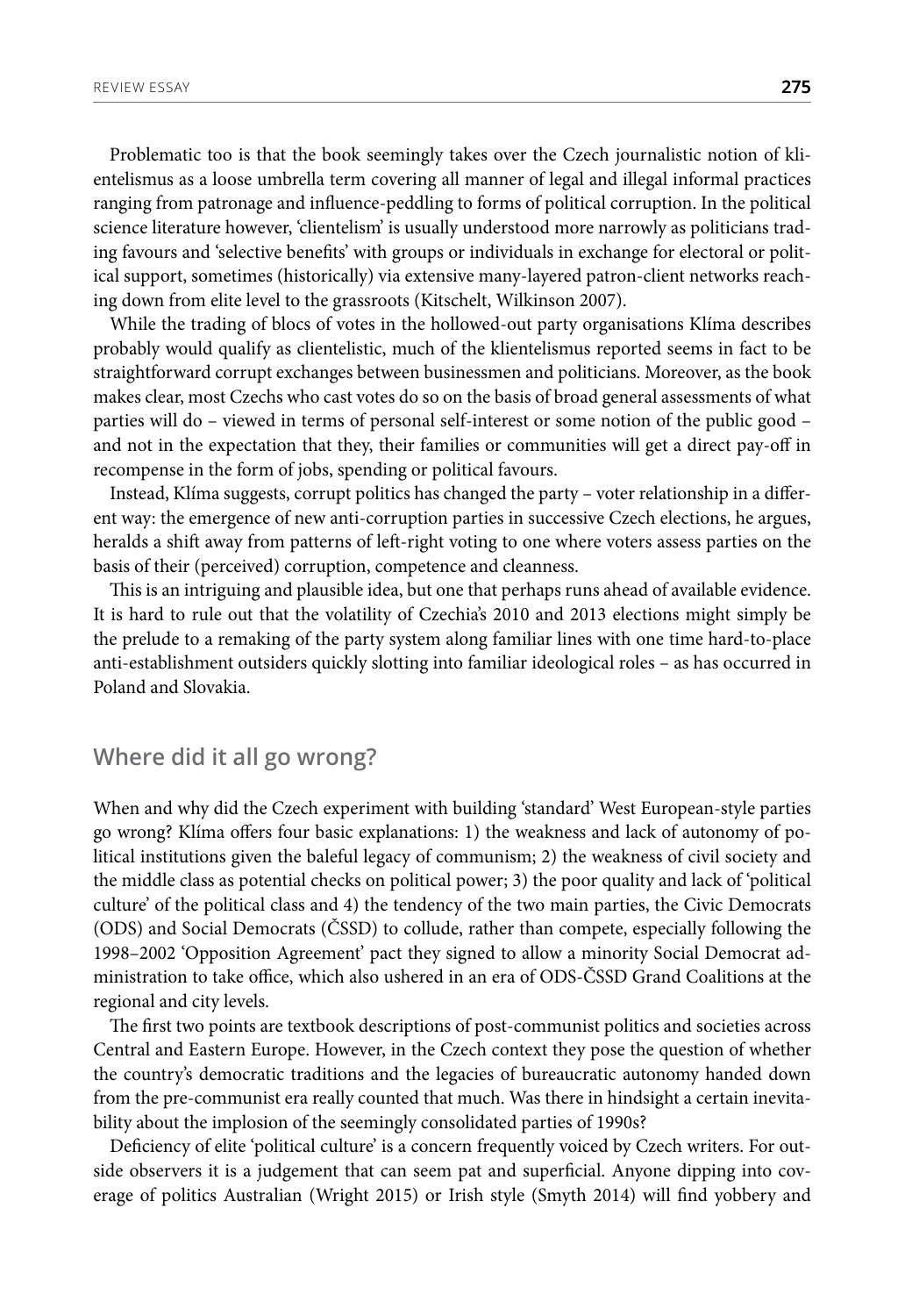unparliamentary language galore in these long established and successful democracies, which make the Czech parliament look sedate. But at a deeper level the usual Czech worries over 'political culture' tap into a concern – heightened by recent developments in Hungary and Poland – that, unpoliced and given the opportunity, many in Central and Eastern Europe's political class will not only steal, but will willingly sign up to an illiberal project if one comes along. In other words, that they are, to use the jargon, potentially 'disloyal elites'.

The fourth point relating to the Opposition Agreement is different in being both Czech-specific and putting the blame for democratic malaise less on a failure to overcome history or legacies of the communist past than on the dynamics of later party competition and the bad calls made by politicians in 1990s. It is argued that the ill-considered and cynical pact between the Civic Democrats and Social Democrats – although partly rooted in the difficulties of coalition building thrown up by the parliamentary presence of the 'uncoalitionable' Communist Party – shut down competition between the two main parties, giving the green light to corrupt mutual self-enrichment and leading to a 'parcelling out' of state agencies and companies between them.

This interpretation echoes both journalistic accounts of the period and academic research, which sees 'state exploitation' by Czech parties as stemming from a lack of 'robust competition' between them. However, it is not an uncontested view. Lubomír Kopeček's meticulously researched book on the Opposition Agreement (Kopeček 2015), for example, takes issue with the idea that it was a cartel-like 'hidden grand coalition' which tipped the country into a form of corrupt illiberal democracy.

Far from cementing a mutually beneficial oligopoly, he claims, after the two parties' joint project to introduce a majoritarian electoral system was torpedoed by the Czech Constitutional Court, they were often politically at each other's throats. Moreover, Kopeček questions what he terms the 'corruption myth' which makes the Opposition Agreement out to be the font of subsequent corrupt politics. While allowing that the Agreement saw a certain 'economisation of politics' (including the rise of 'regional 'godfathers'), in his view the pact merely exacerbated already well established trends.

Opportunities for corruption were opened up, Kopeček suggests, not by inter-party collusion by 'captured' parties but by the changes wrought by EU-mandated regionalisation (which took effect in 2000–2002) and the coming of EU structural funds (which would have occurred under any government). In this interpretation, it is the collision between party politics and Europeanisation, as well as parties' inability to manage a shifting economic landscape, which left them vulnerable to corruption.

#### **What is to be done?**

In the final chapter, Klíma sketches a broad agenda for reform designed to renew Czech democracy and rescue the unloved but necessary institution of the political party, reforms that might be introduced through a Czech 'Constitutional Convention'.

Formal institutions of state including the civil service, the judiciary and the police, he suggests, need to be strengthened and made more independent by introducing longer terms for those heading public bodies and executive agencies and reducing the control elected politicians can exercise over them. References to an allegedly oversized Czech public sector and a nod towards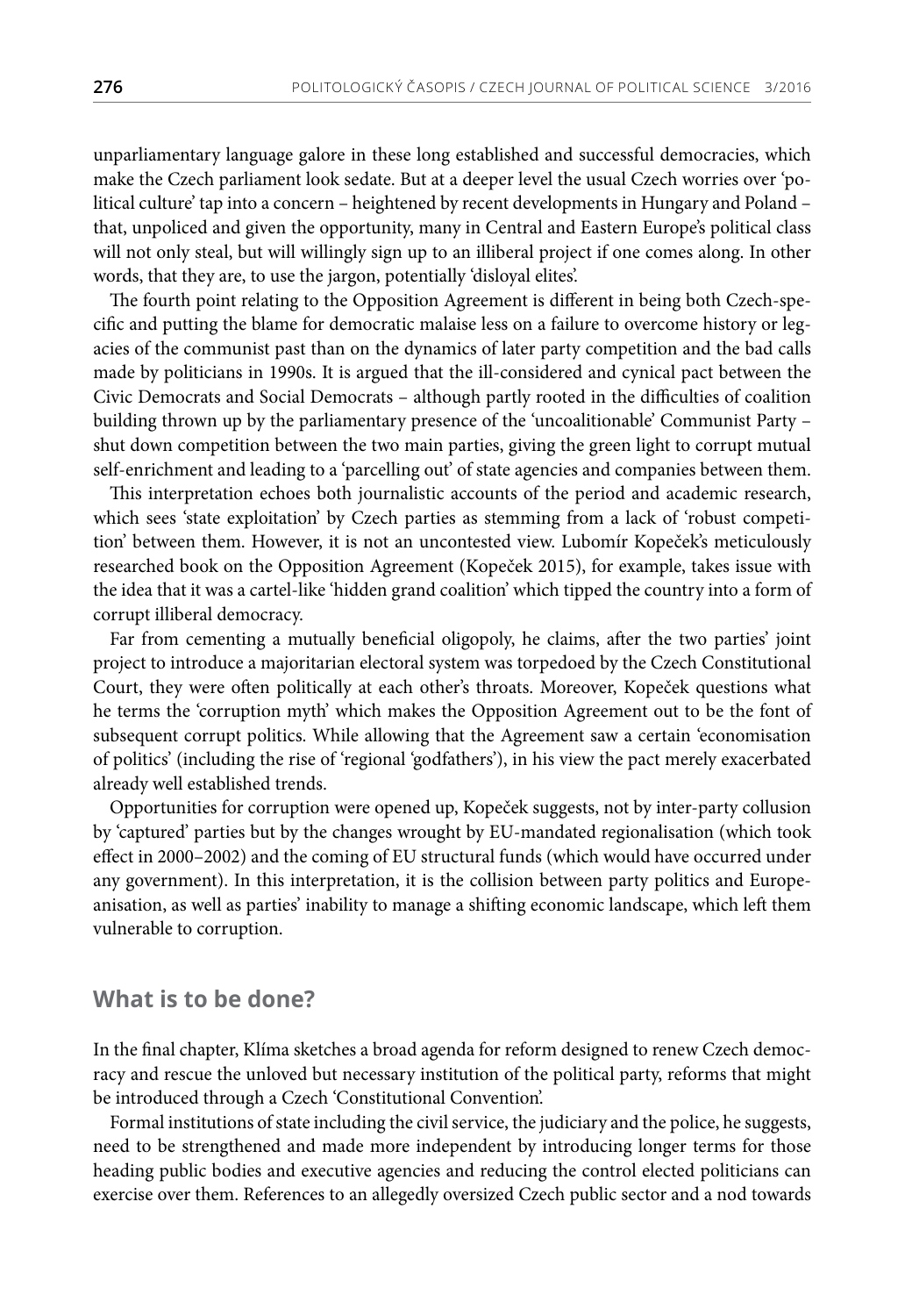Fareed Zakaria's argument that liberal constitutionalism should take precedence over democratic majorities where the two are in conflict hints that politicians' power might be cut back through some form of radical marketisation of public service delivery.

What is less clear, however, is how such reforms could be delivered in practice politically and why efforts at the re-regulation of parties and political power might not misfire in the same way as earlier reforms. One answer may be that they could occur as a 'Big Bang' package – a concept influential in anti-corruption policy studies [\(Rothstein](https://www.researchgate.net/profile/Bo_Rothstein) 2011). Klíma himself draws a parallel with emergency reforms of banking systems in some countries at the height of the 2008–2009 Recession.

A Constitutional Convention in any literal sense would require a degree of inter-party consensus (or degree of social and political crisis) that seems unlikely to occur. However, Klíma's appeal for a Czech Madisonian moment might best be taken more metaphorically as a call for concerted and co-ordinated reform. In either scenario, however, it is a little unclear what political or social forces might deliver the deep and far-reaching change envisaged.

The burgeoning anticorruption parties that emerged in both 2010 and 2013 have, as Klíma ably shows, either been extremist or themselves the creatures of business interests. In an echo of Václav Havel, the book also suggests that civil society needs to be re-energised so it can hold parties and politicians to account and that the impetus for anticorruption comes from the frustrated Czech middle classes. However, it is hard to see quite what form such civic control might take, although the angry mass protests in Slovakia and Bulgaria in 2012 and 2013–2014 are mentioned, as is the Ukrainian Maidan Revolution.

Some of the proposed political reforms also seem shot through with potential unintended consequences. Any effort to roll back the frontiers of political corruption through market reform of the public sector, for example, would need to face up to the fact that poorly regulated free markets lie at the origin of many of the Czech Republic's current problems.

And, as the experience of nearby Hungary shows, in the wrong hands entrenching top officials with long terms of office can be a tool for building a corrupt, partisan illiberal democracy, rather than enhancing the independence of state institutions.

Moreover, even if genuinely neutral technocratic experts and institutions can be put in place, this may raise additional questions about democratic governance and party government. As Peter Mair famously noted, increasing resort to expert decision-making and non-majoritarian institutions in Western European democracies has tended to further hollow out political parties rather than revitalising them (Mair 2013).

In some ways, in the already hollow Czech context, this might not matter. In the book's conclusion, Klíma argues (realistically in my view) that the era of large membership-based parties, even on the modest scale that Czech politicians conceived of in the 1990s, has passed. Expressing scepticism about quick-fix reforms such as changes to the electoral system, Klíma suggests, that although parties will be a central part of the future Czech democratic architecture – they are, after all, mentioned in the Constitution –they will, like it or not, be organisationally small, elite creations far removed from the socially rooted, internally democratic membership organisations envisaged in Czech party law.

Proposed reforms to make parties more centralised and introduce waiting times and screening for new members – measures some Czech parties have already taken up – seem to recognise these realities and to push parties further in this direction, as do the suggestions that parties should be more open at the elite level to allow the recruitment of wider range of candidates from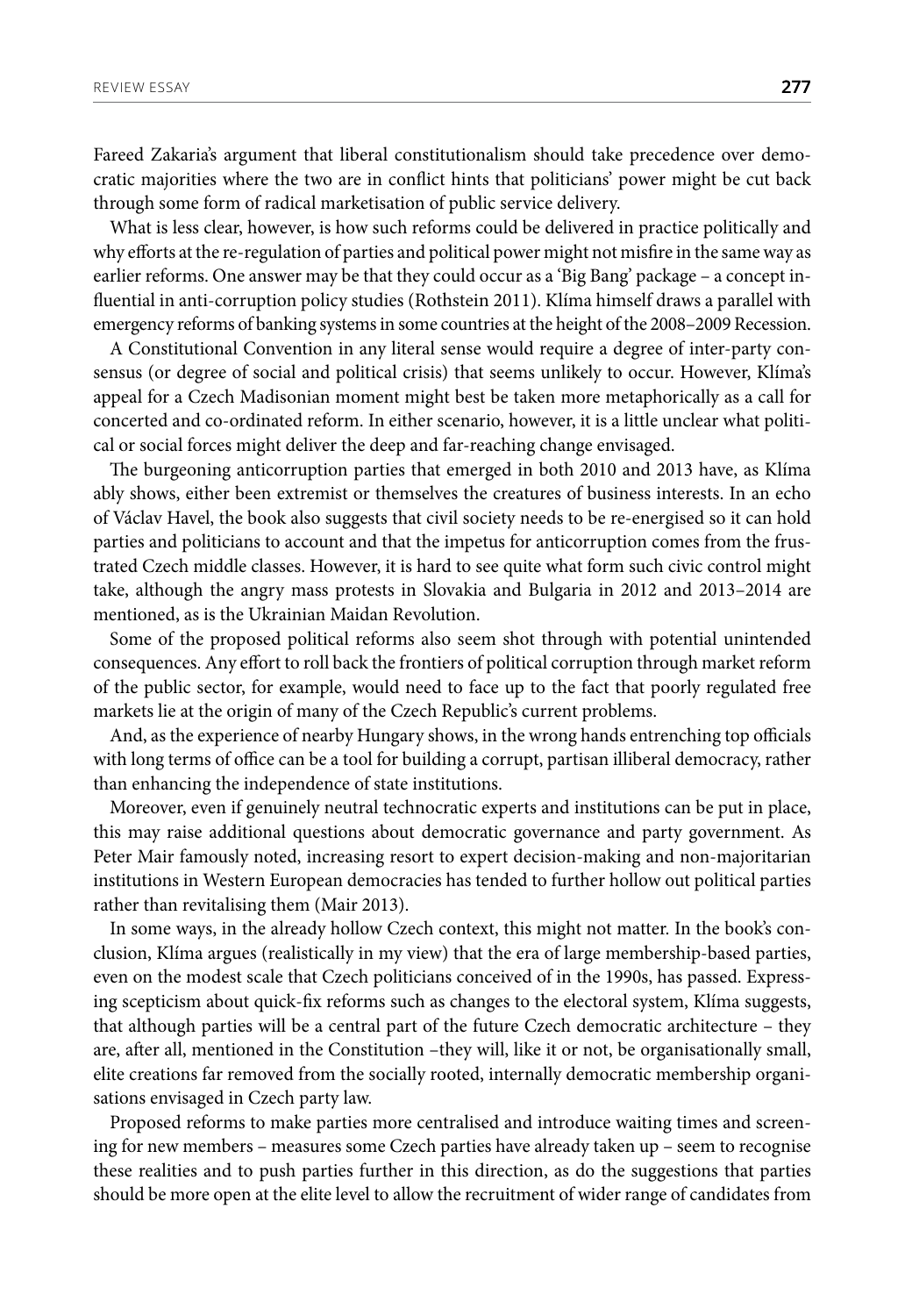non-political backgrounds (a practice already tried – or supposedly tried – by a range of Czech political groupings over the years).

#### **Reasons to be cheerful?**

Although ending on a call to arms, the underlying tone of Od totality k defektní demokracii is one of pessimism. This is perhaps to be expected in a book which for the first time systematically probes the seamier, informal side of Czech party politics.

But to an extent its diagnosis and its pessimism may be overstated – or rather misdated. Much of its analysis describes a party system which has now disintegrated, having largely melted down in the 'earthquake elections' of 2010 and 2013. Czech voters themselves came to similar conclusions to those presented in the book about the corruption and clientelism of established parties. They then had little compunction – and little difficulty – in 'throwing the rascals out' and turning to the new parties. The groundswell of public and media demand for more effective investigation of corruption cases also seems to have led the Civic Democrat-led coalition of 2010–2013 to free the hands of police and prosecutors, paving the way for their destruction amid police raids and scandal.

'Clientelistic democracy' is, moreover, not a contradiction in terms. Clientelism has historically often proven a rather effective way of organising parties and linking parties to voters, easily co-existing with elements of 'normal' ideological or class-based competition.

Even in the Czech context there is the uncomfortable, but quite conceivable possibility – characteristically voiced by Václav Klaus – that klientelismus might have been functional, even necessary, for Czech party democracy, co-ordinating and bringing predictability and stability to the mass of shell-like district organisations which made up the country's two biggest parties. While eating away at Czech party democracy in the long-term, the 'regional godfathers' may have propped it up in the short term.

Overall, this suggests that Czechia's democracy is more flawed than 'defective' (in Wolfgang Merkel's sense of the term) – with its biggest and most underlying flaw being the weakness of civil society as a mechanism of horizontal accountability – rather than the total subversion of democratic competition or the collapse of the rule of law.

This is, of course, not to say that everything in the garden is rosy. If corrupt vested interests have privileged, covert access to political decision-makers and democratic choice appears a facade, representation and – correspondingly – the legitimacy of the democratic system can only be damaged in the eyes of citizens.

Public goods, from hospitals to motorways to armoured personnel carriers, will also be more expensive and of poorer quality; and citizens will find themselves paying higher taxes if corrupt insiders can skew public policy outcomes to their own advantage. Corruption is not a good thing.

But, the damage done so far is more to policy-making and the quality of democracy than to the democratic system itself and does not signal that regression into a diminished sub-type of illiberal democracy is under way. As recent exposés of the role of the super-rich in US politics underline, the power of social elites and special interests, especially big business, to suborn elected representatives is hardly unknown in the oldest and most advanced democracies, even if in Czechia the equivalent phenomena take particularly corrupt forms.